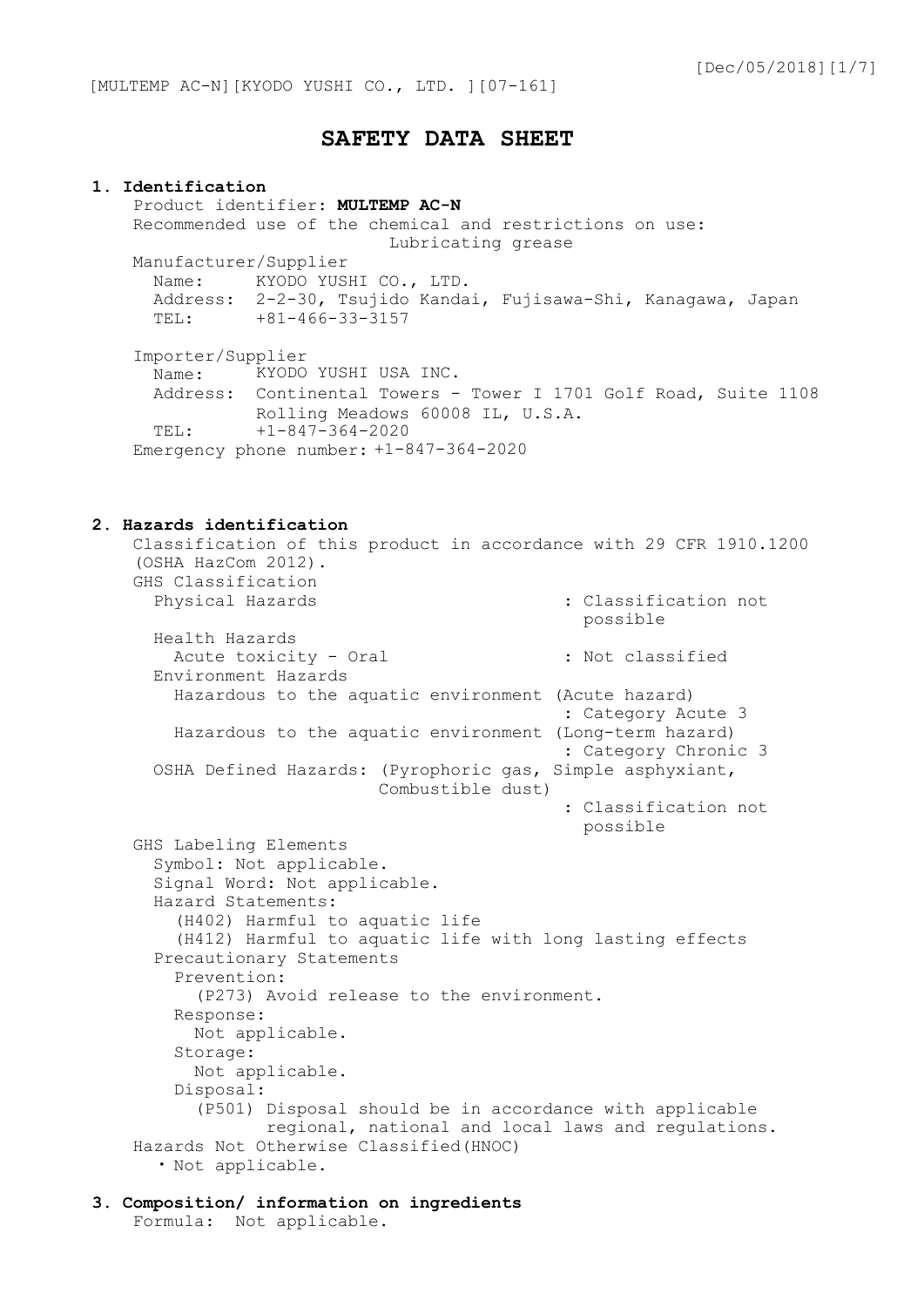Components:

| Component                                                       | CAS No.      | Contents (%) |
|-----------------------------------------------------------------|--------------|--------------|
| Base oil (Synthetic ester oil, Synthetic hyd)<br>rocarbon oil)  | Trade secret | $70 - 80$    |
| Thickener (Lithium soap)                                        | Trade secret | $5 - 15$     |
| EP additive                                                     | Trade secret | $10 - 20$    |
| Additive (s) (Containing 2, 6-Di-tert-butyl-4-<br>methylphenol) | Trade secret | < 5          |

The specific chemical identity of composition has been withheld as a trade secret.

See Section 8 for exposure limits (if applicable). See Section 15 for legal controlled substance (if applicable).

#### **4. First-aid measures**

- Eye Contact:
	- ・ Immediately flush with water for at least 15 minutes. Get medical attention.
- Skin Contact:
	- ・ Thoroughly remove with cloth or paper and wash carefully with soap and water.
- Inhalation:

・ Remove the victim from the contamination to fresh air. Cover the victim in a blanket to keep warm and quiet. Consult a physician. Ingestion:

・ Do not induce vomiting. Immediate consult a physician.

Symptoms/effects, acute and delayed:

・ No data available.

Indication of immediate medical attention and special treatment needed:

・ Supportive care. Treatment based on judgment of the physician in response to reactions of the patient.

#### **5. Fire-fighting measures**

Extinguishing Media:

・ Foam, dry chemical, CO2, dry sand.

- Unsuitable Extinguishing Media:
	- ・ Do not use water. Water can be dangerous possibly leading to fire spread.
- Specific Hazards with Regard to Fire-fighting:
	- ・ Thermal decomposition and combustion may produce carbon monoxide and/or carbon dioxide.

Specific Methods of Fire-fighting:

- ・ In the early stages of fire, use dry chemical, CO2, dry sand, etc. fire-extinguisher.
- ・ In case of massive fire, use foam fire-extinguisher to shut off the air supply.
- ・ Get all persons to safety. Authorized personnel only at the fire site.

Special protective equipment and precautions for fire-fighters:

- ・ Fire-fighters should wear protective equipment.
- ・ Start fire fighting from the windward side.

## **6. Accidental release measures**

Personal precautions, protective equipment, and emergency procedures: ・ Wear protective equipment during cleanup work.

Environmental Precautions:

・ Prevent spills from entering sewers or waterway.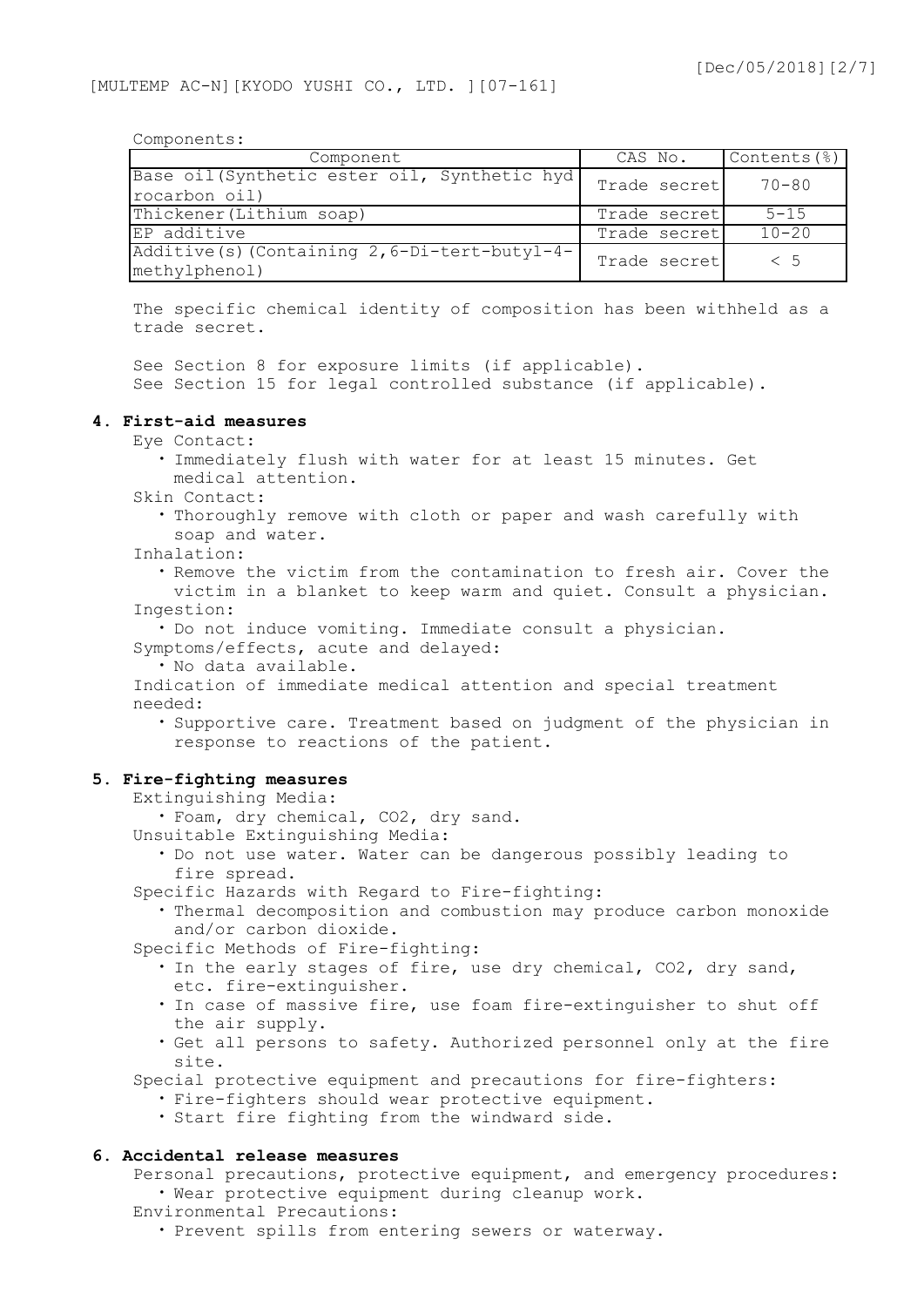Methods for Clean-Up:

- ・ Collect spillage into a chemical waste container with a cover for disposal. For small spills, wipe off with a solvent (e.g., kerosene).
- Prevention of Secondary Hazards:
	- ・ Immediately shut off all sources of ignition.

### **7. Handling and storage**

Handling

Technical Measures:

・ Handle the product in a well-ventilated place. Do not leak,

flood or scatter the product to prevent unwanted evaporation. Precautions:

- ・ Contact with eye may cause irritation. Use protective glasses to avoid contact with eyes.
- ・ Contact with skin may cause irritation. Use protective gloves to avoid skin contact.
- ・ Do not swallow. (Drinking the product may cause diarrhea and vomiting.)
- ・ Close container after each use.
- Precautions for Safe Handling:

・ Wear gloves to avoid injury on hands at opening the container. Storage

Appropriate Storage Conditions:

- ・ Keep container closed to protect from dust/water ingress after use.
- ・ Store in a cool, dry place, away from direct sunlight, heat source and fire.
- ・ Keep out of reach of children.

Safe Packaging Materials:

- ・ Do not expose empty container to pressure.
- ・ Do not weld, heat, drill or cut container. Residue ignition and explosion hazards.

### **8. Exposure controls/personal protection**

Exposure Guidelines OSHA: ・ Not listed. ACGIH: ・ Butylated hydroxytoluene (BHT): TWA 2mg/m3 NIOSH: ・ 2,6-Di-tert-butyl-p-cresol: TWA 10mg/m3 Engineering Controls: ・ When vapor or mist exhales, install an apparatus to close the vapor/mist source or ventilation equipment. Individual protection measures, such as personal protective equipment: ・ Wear protective gloves/protective clothing/eye protection /face protection. Protective Equipment Respiratory Protection: ・ Wear a gas mask for organic gas when needed (not necessary under normal conditions). Hand Protection: ・ Wear oil-resistant protective gloves in case of prolonged and/or repeated skin contact. Eye Protection: ・ Wear chemical safety goggles whenever the product splashes.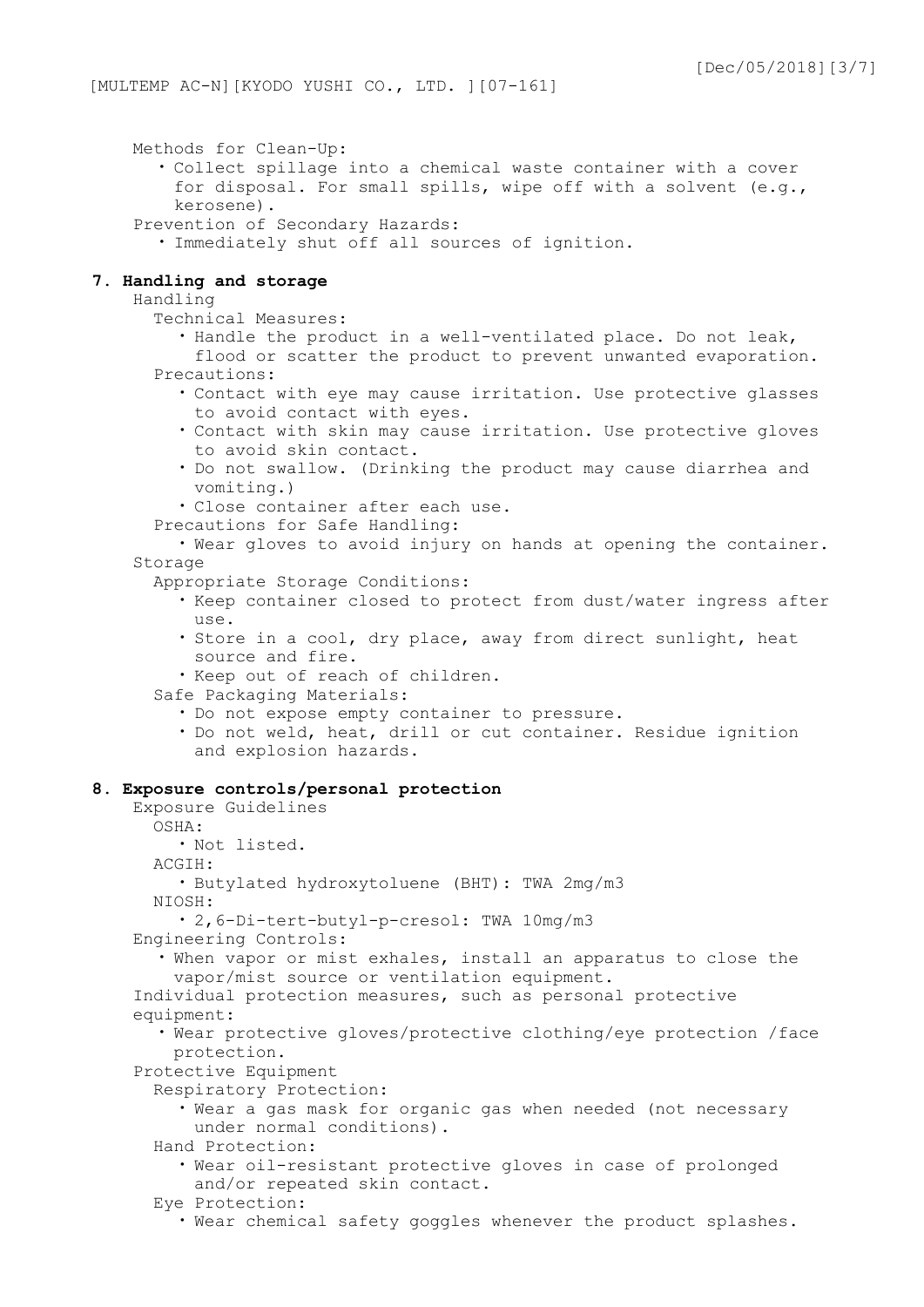Skin and Body Protection:

・ Wear long-sleeved oil-resistant working clothes whenever handling for many hours and/or getting wet. Immediately take off the wet clothes and thoroughly wash them before reusing.

## **9. Physical and chemical properties**

| Appearance                               |                             |
|------------------------------------------|-----------------------------|
| Form                                     | : Semi-solid                |
| Color                                    | : Yellow                    |
| Odor                                     | : Slight                    |
| Odor threshold                           | : No data available.        |
| рH                                       | : Not applicable.           |
| Melting point                            | : No data available.        |
| Initial boiling point and boiling        |                             |
| range                                    | : No data available.        |
| Flash point                              | : 205 C (Seta)              |
| Evaporation rate                         | : No data available.        |
| Flammability                             | : No data available.        |
| Upper/lower flammability or explosive    |                             |
| limits                                   | : No data available.        |
| Vapor pressure                           | : No data available.        |
| Solubility in water                      | : Insoluble in water        |
| Vapor density                            | : No data available.        |
| Density                                  | $: 0.91(25^{\circ}C)$ g/cm3 |
| Partition coefficient: n-octanol/water : | No data available.          |
| Auto-ignition temperature                | : No data available.        |
| Decomposition temperature                | : No data available.        |
| Viscosity                                | : Not applicable.           |
| Dropping point                           | $: 200^{\circ}$ C           |

### **10. Stability and reactivity**

Reactivity, Conditions to avoid: ・ Avoid contact with strong oxidant. Chemical Stability: ・ Product is stable under normal conditions. Possibility of Hazardous Reactions: ・ Not available. Materials to avoid: ・ Strong oxidizers. Hazardous Decomposition Products: ・ This material is expected to be stable under normal conditions of use.

## **11. Toxicological information**

```
Information on the likely routes of exposure
  Skin Contact: May cause an allergic skin reaction.
Delayed and immediate effects and also chronic effects from short-
and long-term exposure
 Acute toxicity - Oral:
    ・ Not classified based on the category of each ingredient or the 
     product properties.
 Acute toxicity - Dermal: No data available.
 Acute toxicity - Inhalation (Gases): No data available.
 Acute toxicity - Inhalation (Vapors): No data available.
 Acute toxicity - Inhalation (Dusts and mists): No data available.
 Chronic toxicity: No data available.
 Skin corrosion/irritation: No data available.
 Eye damage/irritation: No data available.
 Sensitization - Respiratory: No data available.
 Sensitization - Skin: No data available.
```

```
Germ cell mutagenicity: No data available.
```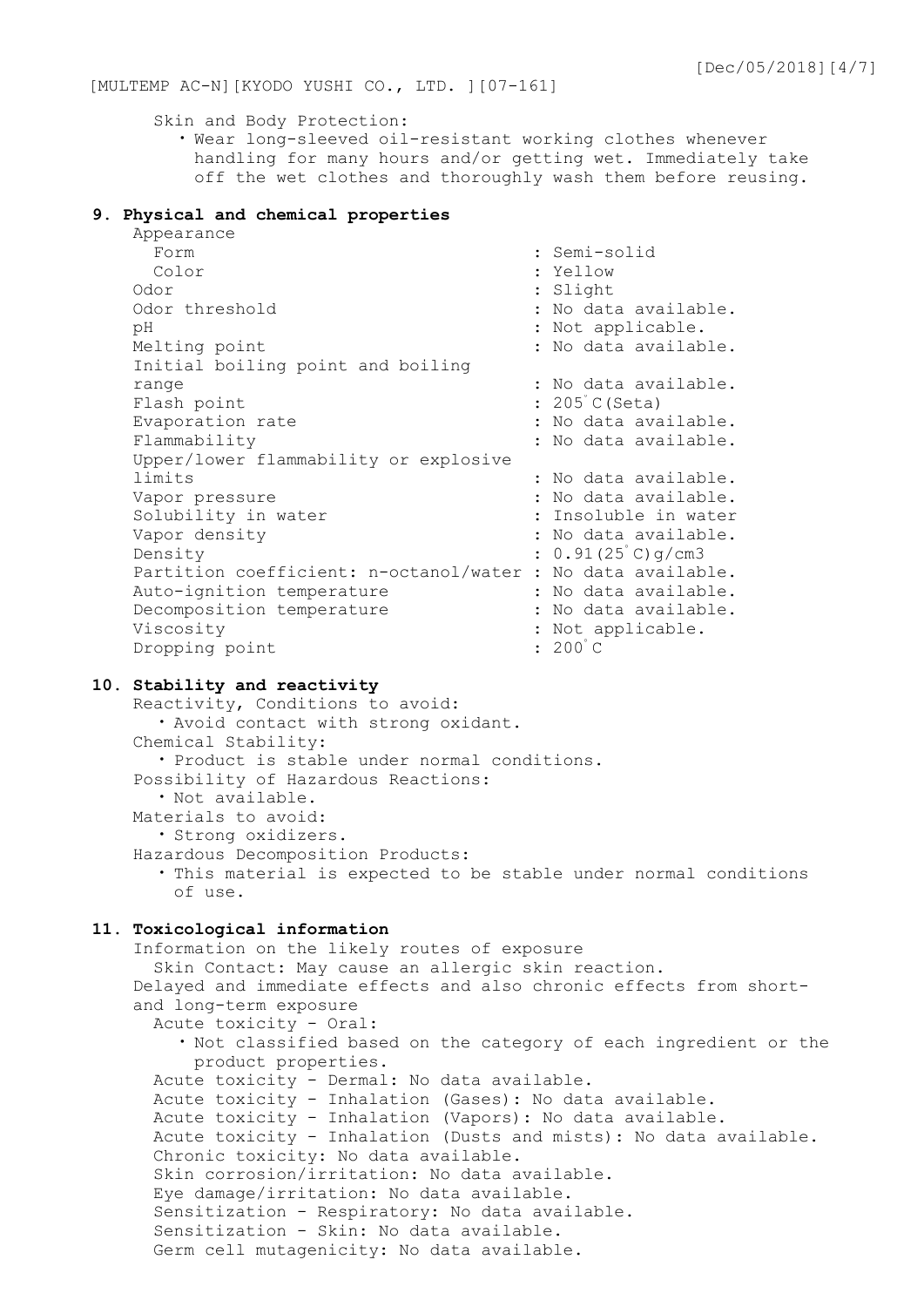Carcinogenicity: No data available. Toxic to reproduction: No data available. Effects on or via lactation: No data available. Specific target organ toxicity (Single exposure): No data available. Specific target organ toxicity (Repeated exposure): No data available. Aspiration hazard: No data available. Other Toxicity Information NTP Report on Carcinogens: Not listed. IARC Monographs: Not listed.

## **12. Ecological information**

## Ecotoxicity

- Hazardous to the aquatic environment (Acute hazard):
	- ・ Classified under Category Acute 3 based on the category of each ingredient or the product properties.
- Hazardous to the aquatic environment (Long-term hazard): ・ Classified under Category Chronic 3 based on the category of each ingredient or the product properties.

Persistence and Degradability: No data available.

- Bioaccumulative potential: No data available.
- Mobility in soil: No data available.

Hazardous to the ozone layer: No data available.

### **13. Disposal considerations**

Waste Residues:

- ・ Properly dispose of in accordance with any relevant regulations.
- ・ Properly dispose of by a licensed waste disposer.
- ・ For in-house incineration disposal, ensure exhaust gas treatment (washing treatment, etc.) to prevent air pollution from sulfur oxides.
- ・ No dumping.
- ・ When burning, be sure to do so on someone's watch in a safe place and in the way that burning and/or explosion will never pose a potential hazard.

Contaminated Packaging:

・ Dispose of container after completely removing the contents.

### **14. Transport information**

DOT Hazardous Materials: Not applicable. UN Transport of Dangerous Goods UN Number: Not applicable. UN Proper Shipping Name: Not applicable. Transport Hazard Class: Not applicable. Packing Group: Not applicable. Land(RID/ADR): Not applicable. Sea(IMO/IMDG): Not applicable. Air(ICAO/IATA): Not applicable. Specific Precautionary Transport Measures and Conditions: ・ Contains combustible liquid. Keep fire away.

- ・ Handle with care to prevent container damage.
- ・ Ensure proper packaging before shipping to avoid load shifting and falling accident.

#### **15. Regulatory information**

Regulatory information with regard to this product in your country or your region should be examined by your own responsibility.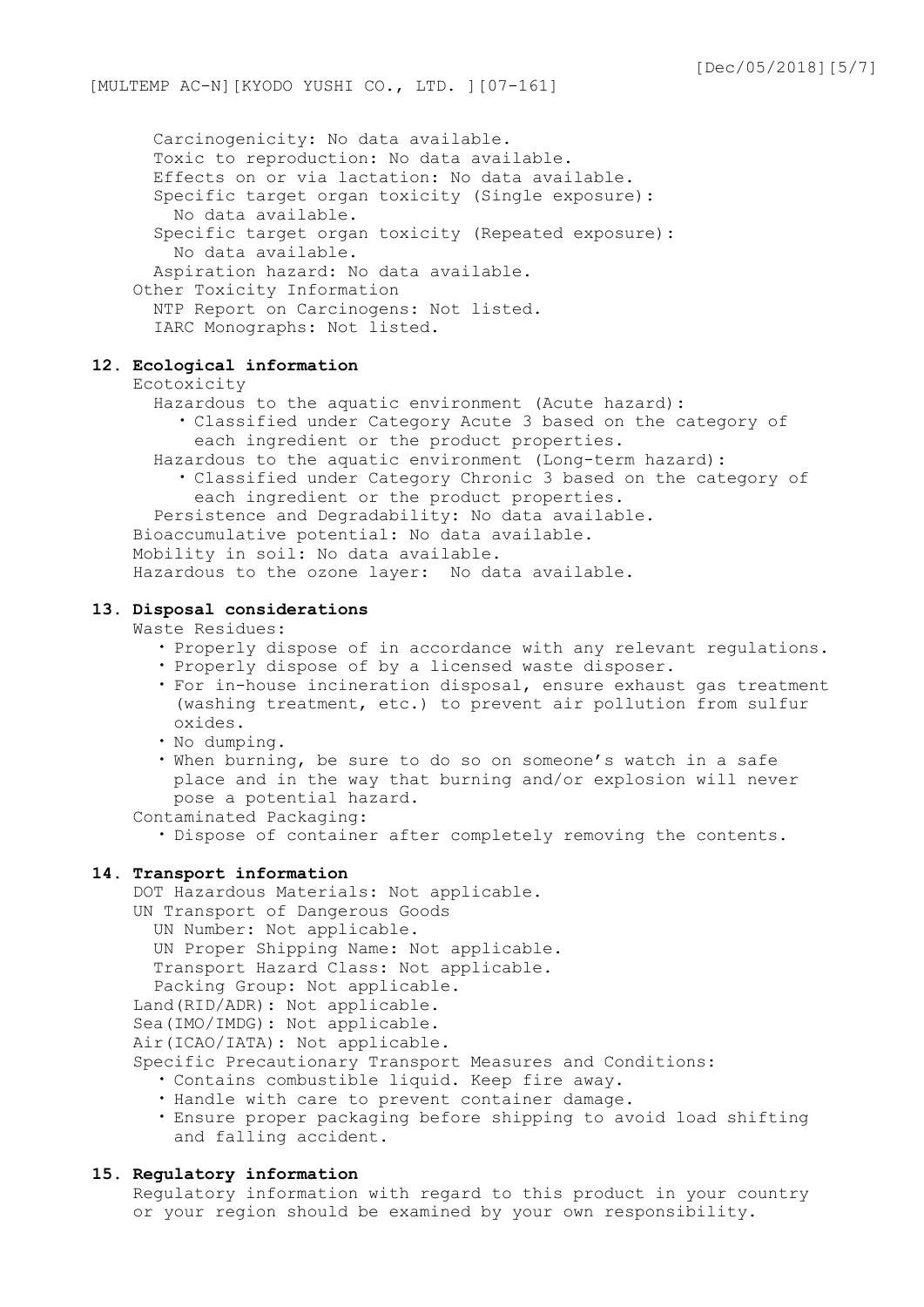US TSCA (Toxic Substances Control Act) All components of this product are listed on the TSCA inventory of Chemical Substances. US OSHA (Occupational Safety and Health Act): This product does not contain substances listed in OSHA 29 CFR 1910. subpart Z. US CERCLA (Comprehensive Environmental Release, Compensation & Liability Act): CERCLA Hazardous Substances: None US SARA (Superfund Amendment & Reauthorization Act ) Title III: SARA Extremely Hazardous Substances (302): None SARA Hazard Categories (311/312): None SARA Toxic Release Inventory (TRI) (313): None PROPOSITION 65 List: None **16. Other Information** NFPA Health hazards: 1 Flammability: 1<br>Tnstability: 0 Instability: 0 Special Hazard: -Contact Information Name: KYODO YUSHI CO., LTD. International Business Dept. Address: 2-2-30, Tsujido Kandai, Fujisawa-Shi, Kanagawa, Japan TEL: +81-466-33-3157 Name: KYODO YUSHI USA INC. Address: Continental Towers - Tower I, 1701 Golf Road, Suite 1108 Rolling Meadows 60008 IL, U.S.A. TEL: +1-847-364-2020 E-mail: info@kyodoyushiusa.com Original date: Oct/31/2014 Revision date: Dec/05/2018 References 1.OSHA Hazard Communication Standard 29 CFR 1910.1200 2.Thresholds limit values for chemical substances and physical agents and biological exposure indices, ACGIH(2012) 3.US NIOSH Pocket Guide to Chemical Hazards, 2010 4.IARC MONOGRAPHS ON THE EVALUATION OF THE CARCINOGENIC RISK OF CHEMICALS TO HUMANS VOLUME 33 5.Report on Carcinogens Twelfth Edition 2011, NTP 6.EU CLP Regulation (EC No 1272/2008 ANNEX VI Harmonised classification and labelling for certain hazardous substances) 7.Globally Harmonized System of Classification and Labelling of Chemicals (GHS) Third revised edition. Disclaimer This SDS is an addition and complementary document beside the technical data sheet.The information is based upon our knowledge about the product at the date of edition.